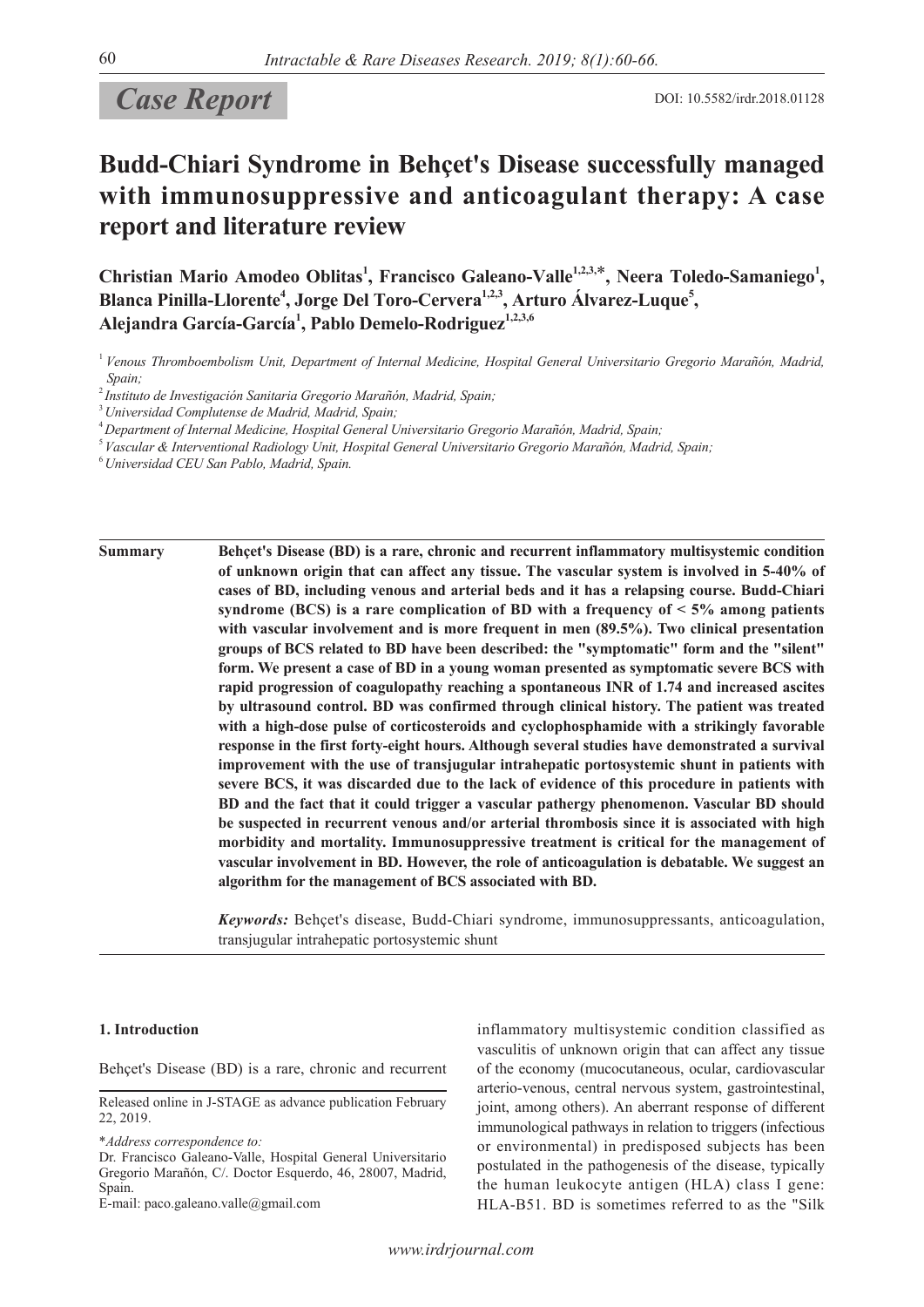Route disease" because it is mainly distributed in those regions. The mean age of onset is usually in the third decade and both genders are affected equally. To date there is no specific test to confirm the diagnosis of BD, which is based on clinical criteria (*1-3*).

BD is unique among other vasculitis as it usually affects the venous rather than the arterial vessels. BD shows a tendency to thrombosis associated with vascular inflammation. In fact, lower extremity vein thrombosis (LEVT) can be considered as the hallmark of the vascular involvement. Vascular involvement is an early manifestation of BD that affects predominantly men, and its prevalence shows a wide range (5-40%) in the published literature (*1,4*).

Budd-Chiari syndrome (BCS) is a rare complication in BD with a frequency of  $\leq 5\%$  among patients with vascular involvement. It is developed due to thrombosis of suprahepatic veins and/or inferior vena cava (IVC), and has two different clinical presentations: a symptomatic presentation, with a high mortality (up to 60%) and manifested as abdominal pain, ascites and collateral circulation on the abdominal wall; and a silent presentation, with a better prognosis (10% mortality) and manifested without ascites but with efficient collateral formation (*5*).

Immunosuppressants, with or without glucocorticoids, are essential in the management of vascular involvement in BD. They have been shown to reduce the relapse rate and to prolong survival in several retrospective studies. In patients with BD, conditions associated with higher mortality as BCS require an early and aggressive medical treatment, including cyclophosphamide and glucocorticoid pulses. In resistant cases, anti-tumor necrosis factor (TNF) agents could also be effective (*5,6*). Whether to add anticoagulants to prevent recurrent thrombosis has been debated (*5,7*). Several retrospective studies showed the inefficacy of anticoagulation alone or added to immunosuppressants in preventing recurrences (*8*) and it could increase the risk of aneurysmal rupture (*6,9,10*). In the last decade, several studies have demonstrated a survival improvement with the use of transjugular intrahepatic portosystemic shunt (TIPS) in patients with severe BCS, remarking the use of TIPS as a definitive treatment prior to liver transplantation, and not only as a bridging treatment (*11,12*). However, there is scarce evidence regarding the efficacy and safety of this procedure in patients with BCS in the setting of BD and the fact that it could trigger a vascular pathergy phenomenon should be considered (*5,10,13*).

We present a case of BD in a young woman presented as symptomatic BCS successfully managed with immunosuppressive and anticoagulant therapy. Consequently, we review the management and prognostic implications and suggest an algorithm for the management of BCS associated with BD.

A 29-year-old woman from Equatorial Guinea had a history of malaria one year before, long-term treatment with oral contraceptives, without toxic habits or cardiovascular risk factors. In April 2018, she presented to our emergency department with a 7-day history of diffuse abdominal pain, nausea and vomiting. In addition, the patient reported cough without expectoration, fever and dyspnea on moderate exertion. Physical examination revealed blood pressure 104/68 mm Hg, heart rate 96 bpm, oxygen saturation 98%, temperature 38.2℃. Lung auscultation disclosed crackles on the right base; abdomen was distended and painful to deep palpation focused on the upper right quadrant, with no signs of peritoneal irritation; pitting edema was found in both lower limbs. Laboratory tests showed hemoglobin 7.6 g/dL with a mean corpuscular volume of 73 fl, 8,200 leukocytes/uL, 140,000 platelets/ μL, international normalized ratio (INR) of 1.53, fibrinogen 433 mg/dL, alanine aminotransferase 188 IU/L, gamma-glutamyl transferase 455 IU/L, alkaline phosphatase 355 IU/L, total bilirubin 0.5 mg/dL and creatinine 0.56 mg/dL. The urinalysis was normal. Doppler-ultrasound (US) of both lower limbs and abdominal computed tomography (CT) scan revealed extensive bilateral deep vein thrombosis involving IVC and both common iliac veins with extension to femoral veins, signs of ischemia of the right hepatic lobe, mild ascites and thrombosis of the right suprahepatic vein (SV) (Figures 1A-1E). Echocardiogram was remarkable for normal biventricular function with normal ejection fraction, with the presence of minimal pericardial effusion. An upper endoscopy did not show pathological findings.

The patient was admitted to the intermediate care unit; unfractionated heparin and diuretics were started. Initial evolution was poor, with rapid progression of coagulopathy reaching a spontaneous INR of 1.74 and increased ascites by ultrasound control. Considering the extension and atypical location of the thrombosis, and the presence of fever, differential diagnosis was broad and included infectious, autoimmune and malignant causes, mainly hematological.

Other tests were performed. Human immunodeficiency virus, hepatitis C virus and blood cultures were negative. A thick drop test and Plasmodium antigen ruled out the presence of acute infection by *Plasmodium spp*. A pulmonary arteries angio-CT showed no signs of pulmonary embolism. Antinuclear antibodies, neutrophil cytoplasmic antibodies and antiphospholipid antibodies were negative and the immunoglobulin count was normal. Hematological findings were compatible with iron deficiency anemia and Coombs tests were negative.

Taking into account the clinical picture, especially the extension and the atypical location of thrombosis, BD was suspected and clinical history was extended. The patient recognized recurrent painful oral and genital ulcers for the last 10 years, and intermittently painful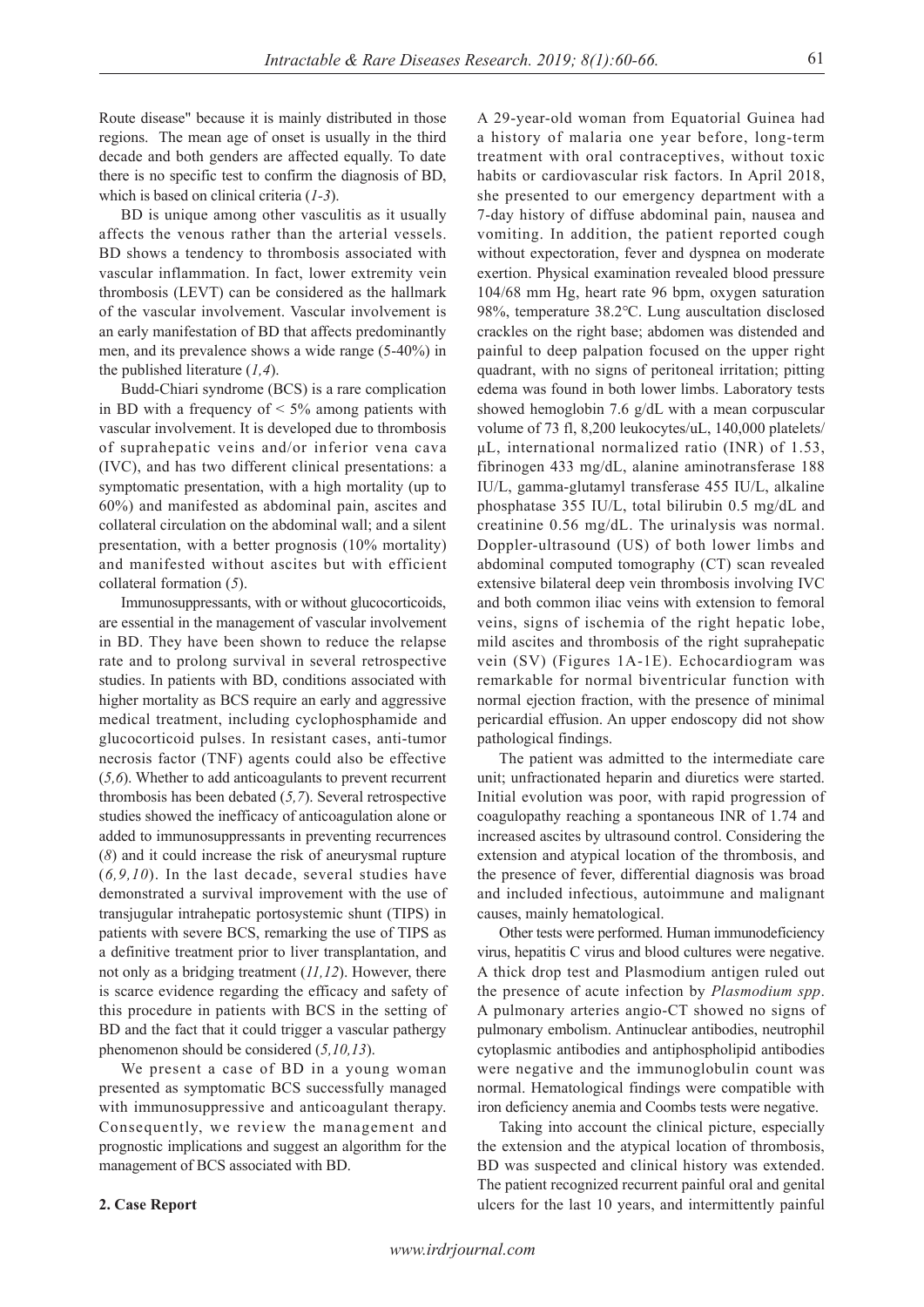

**Figure 1. (A)**, Hepatic doppler-ultrasound revealed thrombosis and absence of flow involving the right suprahepatic vein and partially the inferior vena cava; **(B)**, Oblique coronal CT scan image showed thrombosis of the right hepatic vein and low attenuation of the right hepatic lobe in the venous phase; **(C)**, Coronal CT image shows inferior vena cava chronic thrombosis and right hepatic vein thrombosis with thrombus head leaning out into the cava; **(D)**, Axial CT scan shows low attenuation in the right hepatic lobe as an ischemic finding and chronic juxtarenal inferior vena cava thrombosis with hemiazygos hyperthropy; **(E)**, Coronal CT scan image shows complete inferior vena cava thrombosis; **(F)**, The gynecological examination revealed a well-defined painful ulcer in the left lower vaginal lip; **(G)**, Intermittently painful pretibial nodules with residual hyperpigmentation for the last 2 years that resembled erythema nodosum.

pretibial nodules with residual hyperpigmentation for the last 2 years that resembled erythema nodosum. The gynecological examination revealed a well-defined painful ulcer in the left lower vaginal lip (Figures 1F and 1G). The patient met criteria for BD with vascular involvement, associated with BCS. Pathergy test was negative.

The patient was treated with high-dose pulse of corticosteroids and cyclophosphamide with a strikingly favorable response in the first forty-eight hours after the beginning of immunosuppressive therapy, including defervescence, improvement of ascites and edema in lower limbs, as well as correction of coagulopathy (INR 1.15). Previous to immunosuppressive therapy, serology tests to assess chemoprophylaxis were gathered: anti-HBs negative and anti-HBc positive, with DNA quantification for hepatitis B virus of 17 IU/ mL (1.23 *log*), and interferon gamma release assay test was positive. Lamivudine and isoniazid were started as prophylaxis.

The patient received seven cycles of cyclophosphamide every fifteen days. An abdominal US performed one month later showed significant recovery of the venous blood flow in the right suprahepatic vein, without ascites. Besides, an US of both lower limbs disclosed partial recanalization in both iliac and femoral veins. Nine months later, she progressed favorably with occasional appearance of genital ulcers without other complications, and with good tolerance to oral treatment: she is currently treated with prednisone, azathioprine and colchicine. In addition, anticoagulant treatment with acenocoumarol has been maintained.

### **3. Discussion**

The vascular system is involved in 5-40% of cases of BD, including venous and arterial beds and it has a relapsing course. BD is unique among other vasculitis as it usually affects veins rather than arteries and it has significant thrombotic tendency associated with vascular inflammation, which cannot be explained by thrombophilic factors. LEVT is the most common type of vascular involvement. On the other hand, some rare presentations of vascular affection as pulmonary artery aneurysms, cardiac involvement and BCS are associated with a significant morbidity and mortality (*4,5,10*).

BCS is defined as an outflow obstruction at one or several levels from small hepatic venules to the IVC junction with right atrium, as a result of thrombosis or secondary fibrosis of the mentioned territory. BCS can be primary or secondary-due to compression or external invasion of the venous system-, and its presentation varies from asymptomatic, subacute-chronic or acute-fulminant states (*14-16*). Clinically, patients usually present with abdominal pain, fever, ascites, hepatosplenomegaly, collateral circulation and lower limb edema; other more severe findings include upper gastrointestinal bleeding and hepatic encephalopathy. Jaundice is not frequent, but the increase in direct bilirubin levels is a poor prognosis factor. In addition, BCS has been associated with an increased risk of long-term development of hepatocellular carcinoma. The diagnosis of BCS is based on clinical history, analytical data (impaired liver function and a serum albumin-ascites concentration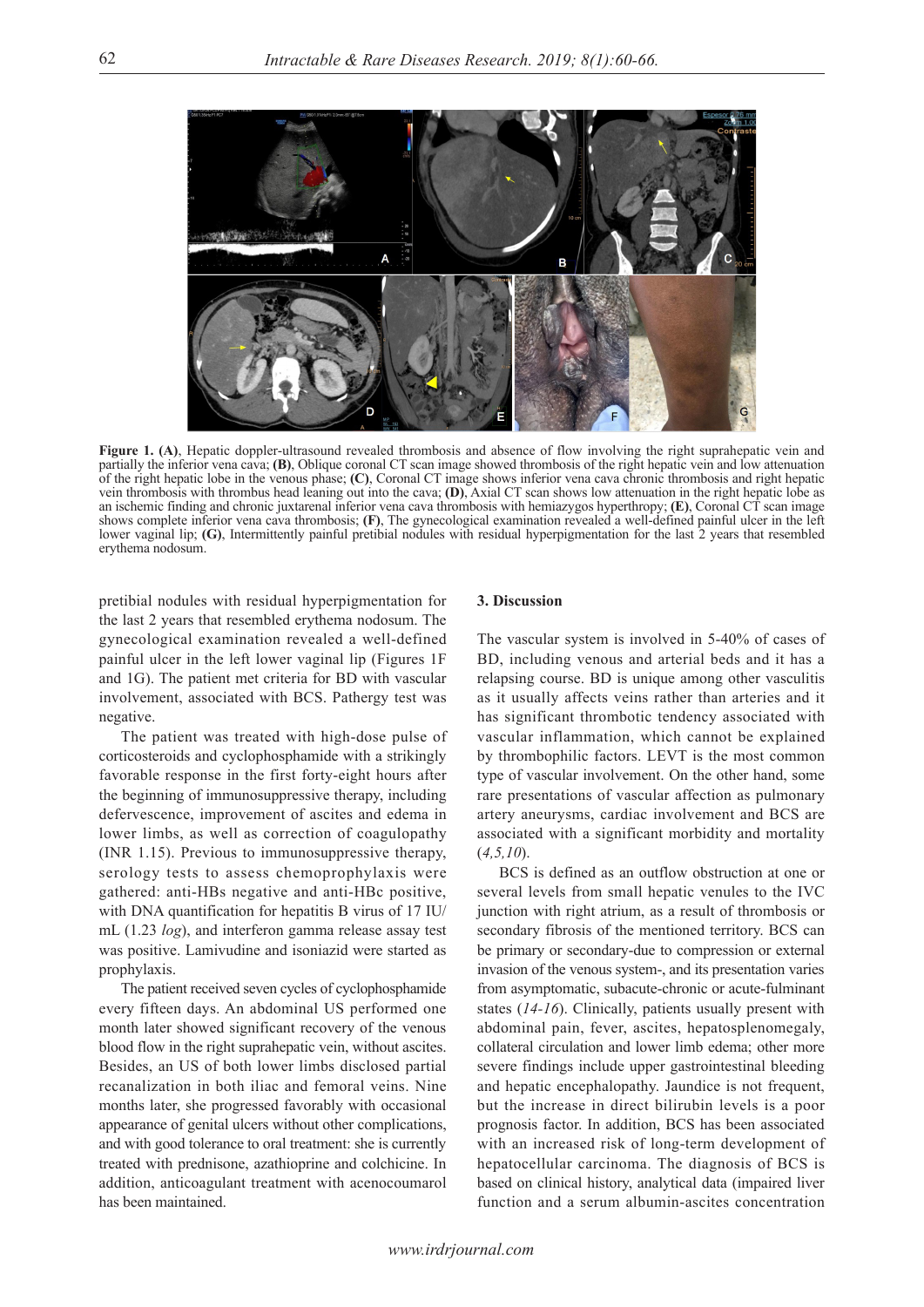gradient  $\geq 1.1$ ), and by demonstrating obstruction to the flow of the hepatic venous territory by non-invasive imaging techniques: hepatic doppler ultrasound (first step), three-phase CT-scan and magnetic resonance imaging. The biopsy is relegated to unclear cases and it shows a centrilobular pattern predominance which is not exclusive of the disease. Among the most frequent causes of BCS are hematological conditions, predominantly myeloproliferative syndromes. A therapeutic strategy has been proposed to manage primary BCS and consists of anticoagulation, correction of risk factors, diuretics and prophylaxis for portal hypertension. Other procedures including angioplasty for short-length venous stenoses, TIPS or liver transplantation are reserved for refractory cases (*12,15,16*).

The association between BCS and BD has previously been described and is a rare complication of BD with a frequency between 2-5% in those patients with vascular involvement. However, in "endemic" areas of the disease, BD is one of the main causes of BCS. Some distinctive features have been described in BCS associated with BD including: younger age, higher frequency in males, IVC occlusion rather than isolated thrombosis of the hepatic veins, rare involvement of the portal system, better response to the immunosuppressive therapy compared to anticoagulation, and poor response to vascular interventions. Two clinical presentation groups of BCS related to BD have been described: the "symptomatic" form and the "silent" form. The former is presented with liver failure (ascites, increased bilirubin and prolonged INR) and is associated with 60% of mortality, and the later, with a better prognosis (10% of mortality) is manifested without ascites but with efficient collateral formation (*5,17*).

We performed a systematic review in PubMed using the terms "Budd-Chiari syndrome", "Behçet's disease" and "Behçet's syndrome" in English and Spanish languages on the 10th of January 2019 and 65 articles were found. We excluded case reports, review articles and case series of BD with incomplete information of the subgroup of patients with BCS. Therefore, ten articles were included (Table 1 and Table 2). The vast majority were men (89.5%) with a mean age between 18 and 41 years. The most common clinical features were ascites (46-100%), abdominal pain (40-100%), hepato-splenomegaly (29-100%), abdominal collateral circulation (25-100%), jaundice (19-100%) and fever (16-50%). Our patient had most of those symptoms (abdominal pain, fever and ascites). Interestingly, clinical findings of the patients are similar to our case report, however, the management has evolved over time. In other words, surgical management has decreased after the beginning of the use of immunosuppressants. Immunosuppressants and biological therapy are the most common therapeutic options in the last decade for BCS and BD (*7,17-25*).

Immunosuppressants, with or without glucocorticoids,

are essential in the management of vascular involvement in BD. They have been shown to reduce the relapse rate and to prolong survival in several retrospective studies. In patients with BD, conditions associated with higher mortality like BCS require an early and aggressive medical treatment, including cyclophosphamide and glucocorticoid pulses. In resistant cases, antitumor necrosis factor (TNF) agents could also be effective (*1,4,6,8*). Whether to add anticoagulants to prevent recurrent thrombosis has been debated (*5,7*). Several retrospective studies showed the inefficacy of anticoagulation alone or added to immunosuppressants in preventing recurrences (*8*). Anticoagulation could increase the risk of aneurysmal rupture (*6,9,10*). Nevertheless, the tolerance of anticoagulation therapy was satisfactory in patients with low bleeding risk after ruling out pulmonary artery aneurysms and it could be used in refractory venous thrombosis (*4,6*).

In the last decade, several studies have demonstrated a survival improvement with the use of angioplasty/ stenting or TIPS in patients with BCS, remarking the use of TIPS as a definitive treatment prior to liver transplantation, and not only as a bridging treatment (*11,12*). However, there is very limited experience in patients with BCS and BD (only a few case reports). A case of a 45-y-o male with BD presented with acute BCS and was treated with percutaneous transluminal angioplasty showing a dramatic reduction of portal venous pressure. Immunosuppressive agents and anticoagulation were used for prevention of recurrent thrombosis (*26*). A case series reported 5 patients with BD and acute BCS showing reversal of liver damage and correction of hemodynamic disturbances, prolonged survival and good quality of life when sideto-side portacaval shunt was performed early in the course of BCS (*22*). There is no specific mention about the role of TIPS in the subgroup of BCS associated with BD in the latest update of the EULAR (European League Against Rheumatism) recommendations (*6,12*). In addition, it is important to note the risk of vascular pathergy phenomena after manipulating vessels in patients with BD, triggering vascular inflammation and consequently extension of the thrombosis (*5,9,10*). This is an important question that needs to be answered, taking into account the high mortality of BCS in the setting of BD and the management of BCS of any etiology includes TIPS for the most severe cases.

We suggest an algorithm for the management of BCS in the setting of BD (Figure 2). In case of BCS without a known etiology, every patient should undergo a quick revision of the clinical criteria for BD, especially if the patient is young  $($  < 35 y-o). Once BD diagnosis is established, we should consider we are facing a case of vascular involvement of BD. BCS is a severe manifestation of vascular involvement of BD, and therefore it should be treated promptly and aggressively. The recommended treatment for BCS in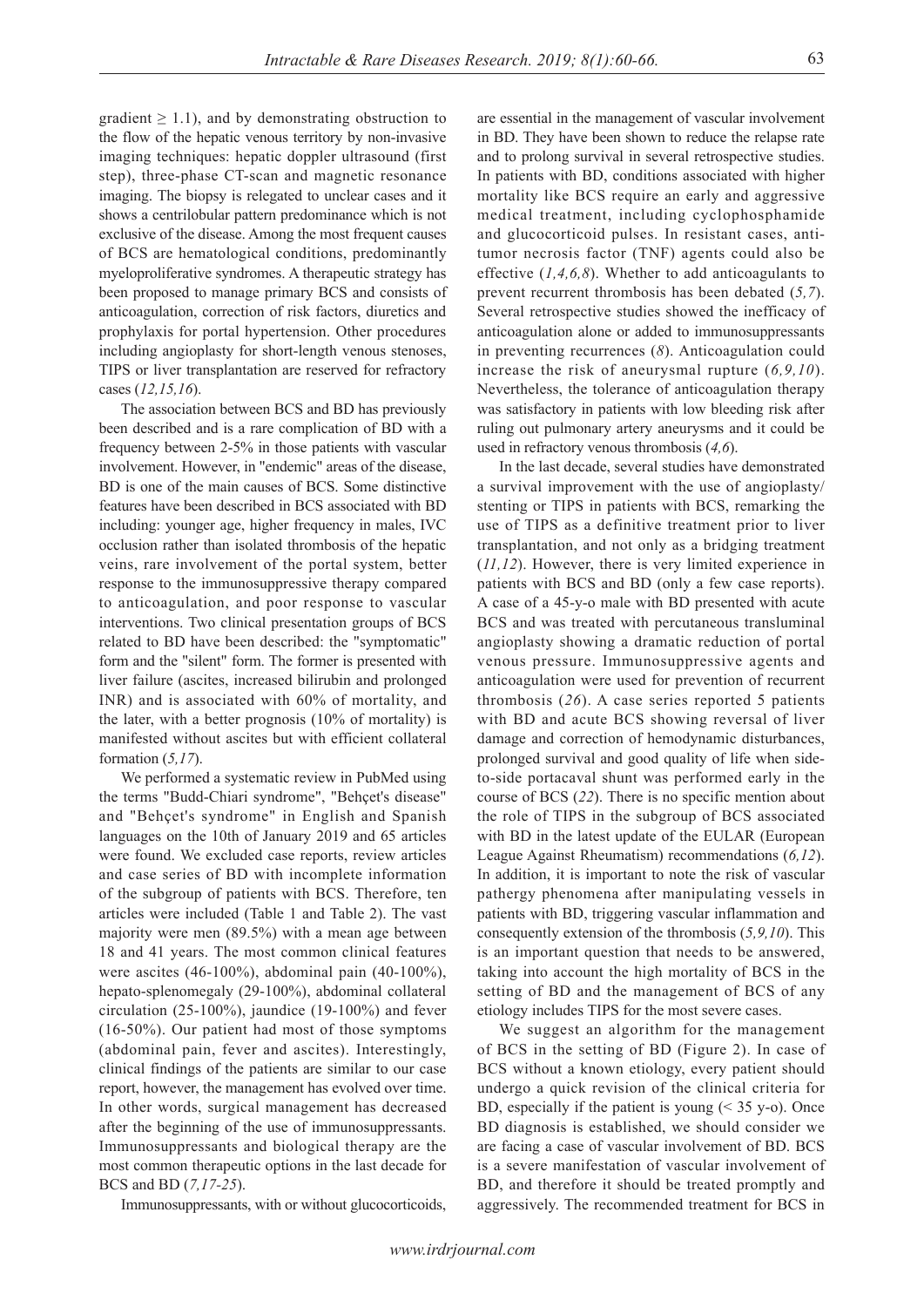| Table 1. Clinical features of patients with Budd-Chiari syndrome associated with Behçet's disease (case series published in literature) |                        |               |                     |                                                                    |                 |                       |                        |                                            |                                  |                         |
|-----------------------------------------------------------------------------------------------------------------------------------------|------------------------|---------------|---------------------|--------------------------------------------------------------------|-----------------|-----------------------|------------------------|--------------------------------------------|----------------------------------|-------------------------|
|                                                                                                                                         |                        |               |                     |                                                                    |                 |                       | Symptoms and Signs (%) |                                            |                                  |                         |
| Author (year) (ref.)                                                                                                                    | z                      | Mean age      | Male (%)            | Ξ<br>Abdominal pa                                                  | Ascitis         | Jaundice              | Hepato-splenomegaly    | Fever                                      | Abdominal collateral circulation | Portal thrombosis       |
| Seyahi et al. $(2015)$ $(17)$                                                                                                           |                        |               | 40/43 (93)          | 17/43 (40)                                                         | 33/43 (77)      | 8/43 (19)             | 29/43 (71)             | 7/43 (16)                                  | 27/43 (63)                       | 0/43                    |
| Desbois et al. $(2014)$ $(7)$                                                                                                           | $\overline{4}$         |               | 11/14(79)           | 6/13 (46)                                                          | 6/13 (46)       |                       | 6/13 (46)              |                                            |                                  |                         |
| Ben Ghorbel et al. (2008) (18)                                                                                                          |                        | 29            | 7/7 (100)           |                                                                    | 6/7 (86)        | 1/7(14)               | $7/7$ (100)            |                                            | 7/7 (100)                        | $\mathbf{u}$            |
| Seyahi et al. (2007) (19)                                                                                                               |                        | 18            | 3/3 (100)           | 2/3 (67)                                                           | 2/3 (67)        |                       | 2/3(67)                |                                            |                                  | $\mathcal{A}$           |
| Korkmaz et al. (2007) (20)                                                                                                              | 4                      | 26            | 4/4 (100)           | 4/4 (100)                                                          | 4/4 (100)       | 4/4 (100)             | 4/4 (100)              |                                            |                                  | $\mathbf{I}$            |
| Kuniyoshi et al. (2002) (21)                                                                                                            | $\sim$                 | $\frac{1}{4}$ | 1/2(50)             | 2/2(100)                                                           | 2/2 (100)       |                       | 1/2(50)                | 1/2(50)                                    |                                  |                         |
| Orloff et al. (1999) (22)                                                                                                               | $\sim$                 | 25            | 4/5 (80)            | 5/5 (100)                                                          | 5/5 (100)       | 3/5(60)               | 5/5 (100)              |                                            | 5/5 (100)                        |                         |
| Bayraktar (1997) (23)                                                                                                                   | $\overline{1}$         | 37            | 12/14 (86)          |                                                                    | 10/14(71)       |                       | 4/14 (29)              |                                            | 2/8 (25)                         | $0/5$ (0)<br>4/14 (29)  |
| al-Dalaan et al. (1991) (24)                                                                                                            | $\sim$                 | 29            | 2/3 (67)            | 3/3 (100)                                                          | 3/3 (100)       |                       | 2/3(67)                | 1/3 (33)                                   | 1/3 (33)                         | 1/3(33)                 |
| Bismuth et al. $(1990) (25)$                                                                                                            | 20                     | 29            | 9/20 (95)           |                                                                    | $(9/20)$ $(95)$ | 9/20(45)              |                        |                                            |                                  | 0/20(0)                 |
|                                                                                                                                         |                        |               |                     |                                                                    |                 |                       | Management             |                                            |                                  |                         |
| Author (year) (ref.)                                                                                                                    | z                      |               | Q                   | $\overline{\mathbf{S}}$<br>Colchicine                              | anti-TNF        | CS                    |                        | Interventionist                            | Thrombolytic                     | Mortality (%)           |
| Seyahi et al. (2015) (17)                                                                                                               |                        |               | 14/43               | 36/43<br>19/33                                                     | 5/43            | 34/43                 |                        | 2/43 Angioplasty, 1/43 TIPS                | 5/43                             | 20/43 (47)              |
| Desbois et al. $(2014)$ $(7)$                                                                                                           | $\overline{4}$         |               |                     | 1/14                                                               | 4/14            |                       |                        | 2/14 Endovascular, 1/14 OLT, 1/14 Surgery♦ | 3/14                             |                         |
| Ben Ghorbel et al. (2008) (18)                                                                                                          |                        |               | $\frac{14/14}{7/7}$ |                                                                    | $\circ$         |                       |                        | $\circ$                                    |                                  | $2/14(14)$<br>$1/7(14)$ |
| Seyahi et al. (2007) (19)                                                                                                               |                        |               | $\circ$             | $\frac{2}{3}$ $\frac{7}{3}$ $\frac{8}{3}$ $\frac{4}{4}$<br>$\circ$ | 3/3             | 1714<br>27247<br>1724 |                        | $\circ$ $\circ$                            | $\circ$                          |                         |
| Korkmaz et al. (2007) (20)                                                                                                              |                        |               |                     | 2/4                                                                | $\Gamma$ .      |                       |                        |                                            |                                  | $2/3$ (67)<br>1/4 (25)  |
| Kuniyoshi et al. (2002) (21)                                                                                                            | 400                    |               | $472\n72$           | $\circ$<br>$\mathbf{I}$                                            |                 |                       |                        | 2/2 Surgery♦                               |                                  | 1/2(50)                 |
| Orloff et al. (1999) (22)                                                                                                               |                        |               |                     |                                                                    | $\mathbf I$     | $\mathcal{A}$         |                        | 5/5 SSPCS                                  |                                  | 1/5(20)                 |
| Bayraktar (1997) (23)                                                                                                                   | $\frac{4}{4}$ $\alpha$ |               |                     |                                                                    |                 | Ê,                    |                        |                                            |                                  | 0/14(71)                |
| al-Dalaan et al. (1991) (24)                                                                                                            |                        |               |                     |                                                                    |                 | $\tilde{\mathcal{E}}$ |                        | $2/3$ Surgery                              |                                  | 1/3 (33)                |
| Bismuth et al. $(1990) (25)$                                                                                                            | $\overline{c}$         |               | 15/20               | 15/20                                                              |                 | 15/20                 |                        | 5/20 Surgery                               |                                  | 9/17 (52)               |

♦Includes the following techniques: peritoneovenous shunt, mesocaval or mesoatrial shunting, portosystemic shunt. AC, anticoagulation; IS: immunosuppressants; anti-TNF, anti tumoral necrosis factor; CS, corticosteroids;

♦Includes the following techniques: peritoneovenous shunt, mesocaval or mesoatrial shunting, portosystemic shunt. AC, anticoagulation; IS: immunosuppressants; anti-TNF, anti tumoral necrosis factor; CS, corticosteroids;<br>O

OLT, orthotopic liver transplantation; SSPCS, side-to-side portacaval shunt; TIPS, transjugular intrahepatic portosystemic shunt.

## *www.irdrjournal.com*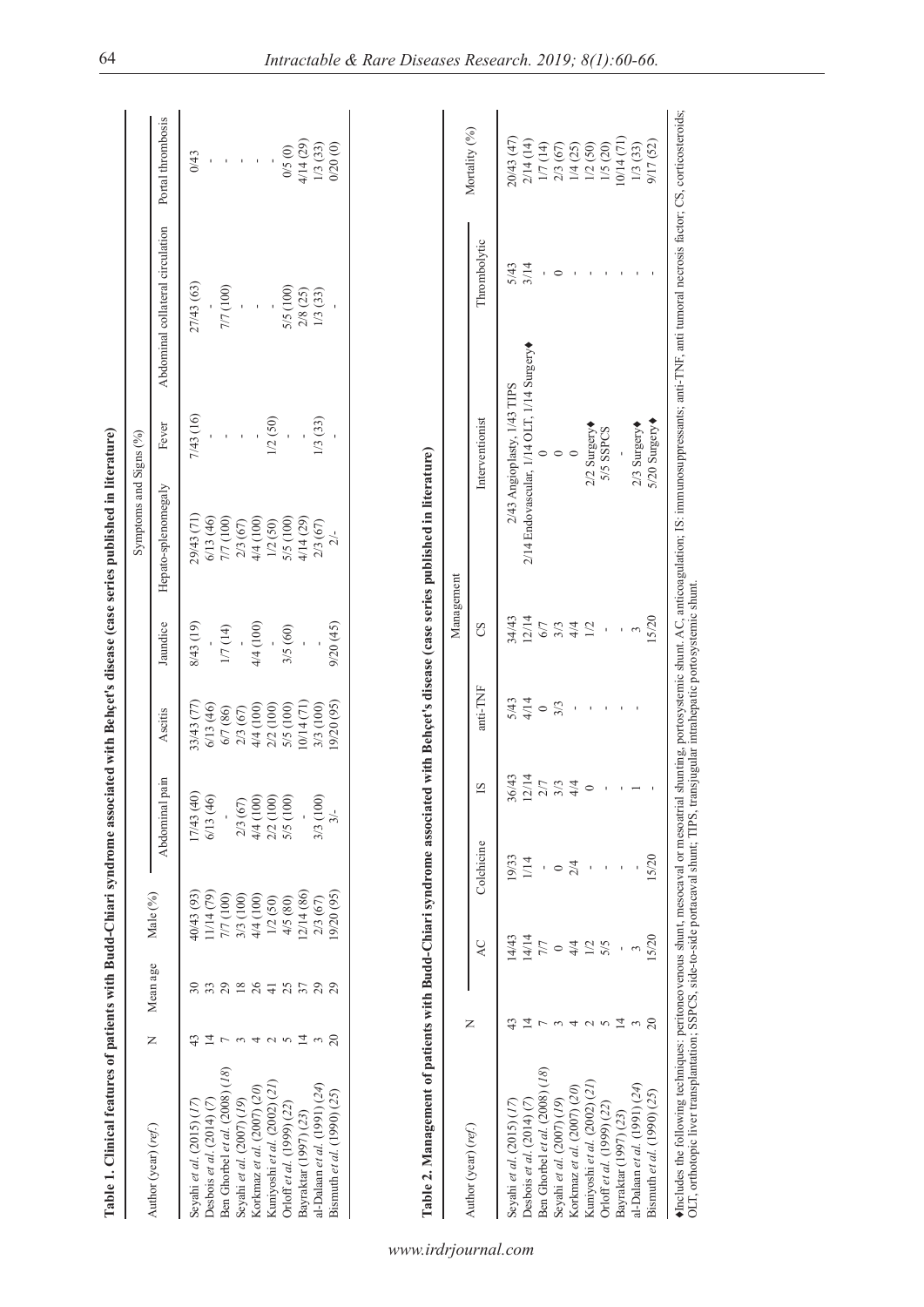

**Figure 2. Algorithm for management of Budd-Chiari syndrome in Behçet's disease.** ♦Cyclophosphamide may be reserved for patients with extensive thrombosis or larger veins like IVC due to potential adverse events. \*Level of recommendation for anticoagulation is A1 in BCS according EASL guidelines, but level of recommendation for anticoagulation is IIIC in BCS associated with BD according to EULAR guidelines. A There have been proposed three prognostic scores: the Rotterdam BCS score, the BCS-TIPS index score, and the revised Clichy score. ●Consider angioplasty/stenting as the first line decompressive procedure in patients with short hepatic vein stenosis or IVC stenosis. If there is no response TIPS is the treatment of choice (EASL 2015 for all causes of BCS). #Individualized decision is recommended due to the absence of specific evidence for BCS in the setting of BD; Consider the risk of vascular pathergy phenomenon in BD. anti-TNF antibodies, anti tumoral necrosis factor antibodies; APS, antiphospholipid syndrome; BCS, Budd-Chiari syndrome; BD, Behçet disease; DVT, deep vein thrombosis; IBD, Inflammatory bowel disease; IVC, inferior vena cava; MPS, myeloproliferative syndrome; PNH, Paroxysmal nocturnal hemoglobinuria; TIPS, Transjugular intrahepatic portosystemic shunt.

BD is to start glucocorticoids and immunosuppressants. In case of no response, various options are possible, including anticoagulation and invasive procedures (Figure 2).

BD usually has a diagnosis delay of several years since the first medical visit. In our case, the presentation was an acute symptomatic BCS. The diagnostic process was quick and allowed a prompt therapeutic intervention.

*www.irdrjournal.com*